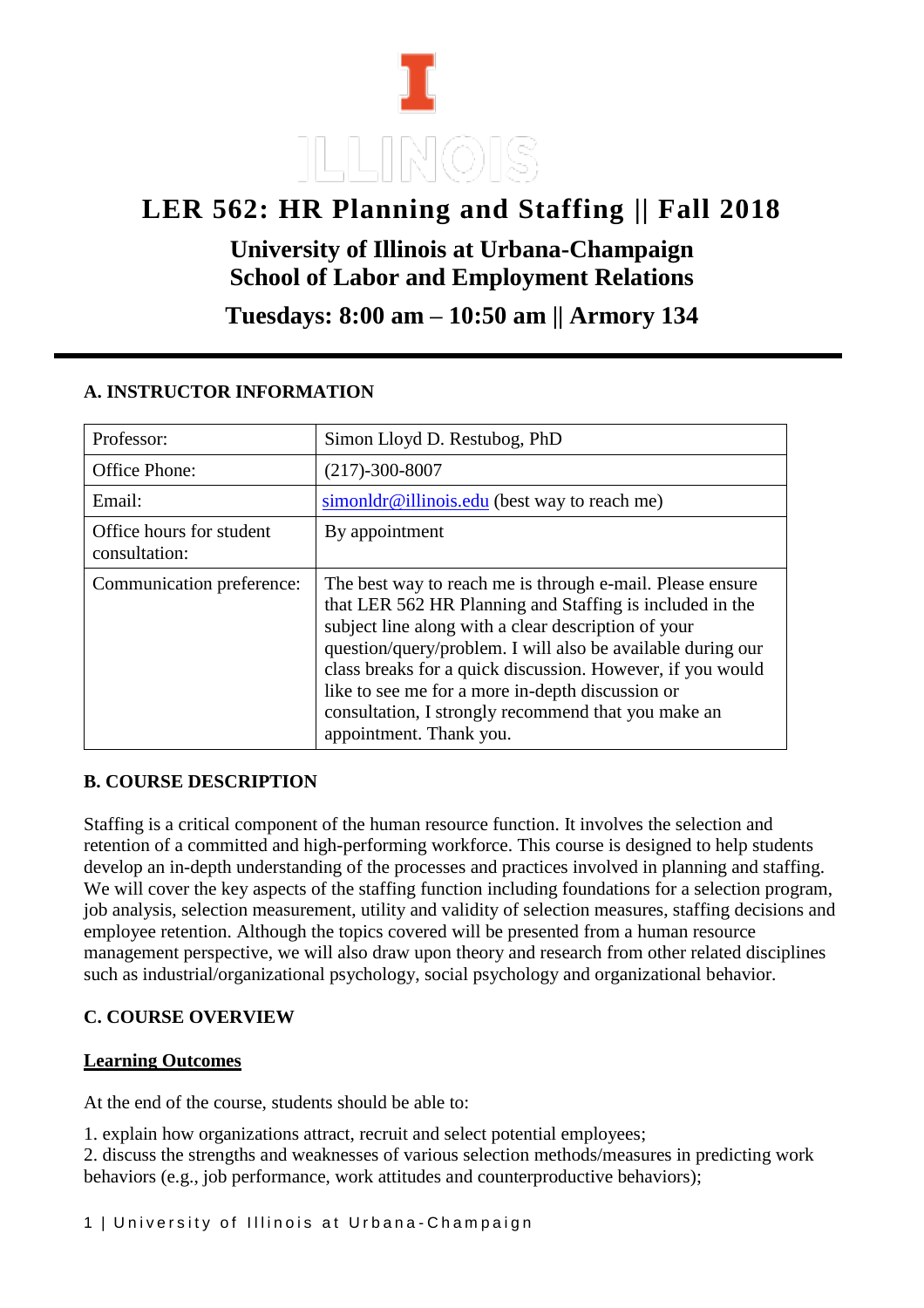3. compare and contrast the reliability and validity approaches;

- 4. explain how bias can influence selection decisions;
- 5. propose a job description and specification reflecting key knowledge, abilities, skills and attitudes;

6. identify the most appropriate selection tools/approaches to assess key knowledge, abilities, skills and skills;

- 7. develop a sound recruitment plan for a target job;
- 8. internalize a sense commitment to lawful, fair and ethical practices in planning and staffing.

#### **Approach to Teaching and Learning and Course Expectations**

I subscribe to the tenets of a learner-centered teaching philosophy focusing on the students' experiences, abilities and competencies. My role is to encourage, facilitate, and help sustain this process. I expect you to be responsible for your own learning. As such, I will assume that you have devoted time and effort reading the assigned material, and that you will attend the class with questions that you wish to address, and insights that you wish to share. In essence, maximizing your learning requires that you read the assigned material and actively participate in class discussions and activities. Below are specific assumptions that will guide our class interactions:

- We enjoy learning from each other;
- We encourage thoughtful, active and engaging discussions;
- We are open to a diversity of views and perspectives but these should be expressed in a professional and respectful manner;
- We support each other's achievements:
- We come to class on time;
- We ensure that laptops/tablets/mobile devices are turned-off in class unless these devices are necessary in our class activities.

The course content will be a blend of research and practice. Key concepts, cases and practical experiences will be presented in the lectures that are not covered in the course material. We will also have guest speakers to share their knowledge and experience in developing and implementing selection programs and practices.

#### **Feedback**

Students will be given feedback in the following areas:

- 1. Written and verbal feedback on team presentations;
- 2. Written feedback on their consulting project;
- 3. Verbal feedback to the whole class.

#### **D. COURSE TOPICS**

| <u>Date</u>    | <b>Topics</b>                   | <b>Readings/Reminders</b>          |
|----------------|---------------------------------|------------------------------------|
|                |                                 |                                    |
| W <sub>1</sub> | Course orientation              | <b>Primary Readings/Resources:</b> |
| Aug 28         |                                 | None                               |
|                | <b>Expectation setting</b>      |                                    |
|                |                                 |                                    |
|                | Formation of teams for the Team |                                    |
|                | <b>Consulting Project</b>       |                                    |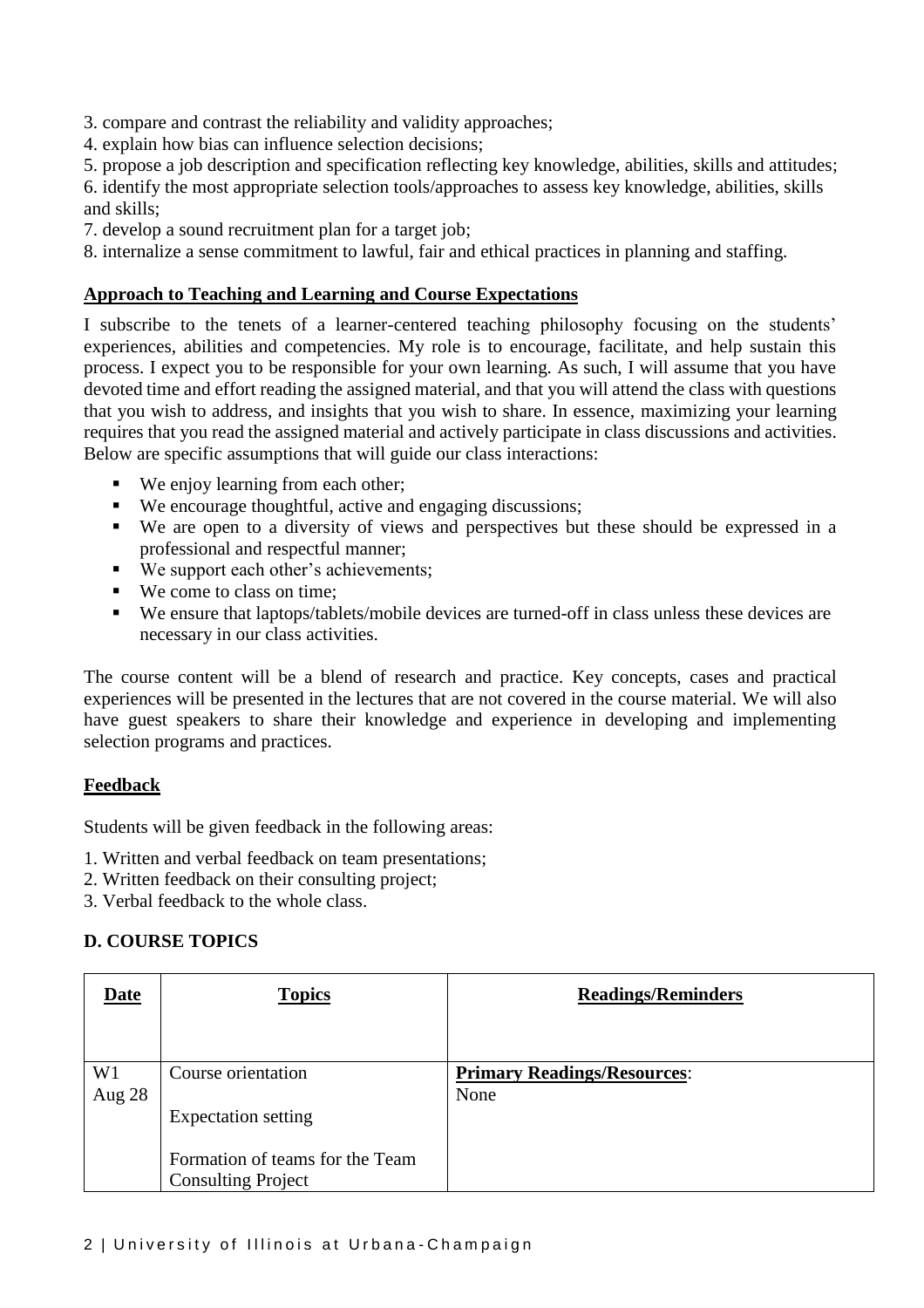|                           | Development of individual and<br>team psychological contracts.<br>Topic allocation for discussion<br>leaders/co-facilitators.                                                                         |                                                                                                                                                                                                                                                                                                                                                                                                                                                                    |
|---------------------------|-------------------------------------------------------------------------------------------------------------------------------------------------------------------------------------------------------|--------------------------------------------------------------------------------------------------------------------------------------------------------------------------------------------------------------------------------------------------------------------------------------------------------------------------------------------------------------------------------------------------------------------------------------------------------------------|
| W <sub>2</sub><br>Sept 4  | Introduction to selection<br>Job performance concepts and<br>measures<br>Discussion leaders/Co-facilitators                                                                                           | <b>Primary Readings/Resources:</b><br>Read Chapter 1<br>Gatewood, R. D., Field, H. S., & Barrick, M. R.<br>(2016, 8th Ed.). Human Resource Selection. Boston,<br>MA: Cengage Learning.<br>Read Chapter 2<br>Gatewood, R. D., Field, H. S., & Barrick, M. R.<br>(2016, 8th Ed.). Human Resource Selection. Boston,<br>MA: Cengage Learning.<br>(Book is available in the reserved section of the Main<br>Library)                                                   |
| W <sub>3</sub><br>Sept 11 | Job analysis and competency<br>modeling<br>Discussion leaders/Co-facilitators<br>1 page outline of your consulting<br>report and action plan are due.<br>For submission at the beginning<br>of class. | <b>Primary Readings/Resources:</b><br>Read Chapter 3<br>Gatewood, R. D., Field, H. S., & Barrick, M. R.<br>(2016, 8th Ed.). Human Resource Selection. Boston,<br>MA: Cengage Learning.<br>(Book is available in the reserved section of the Main<br>Library)<br>Sanchez, J.I., & Levine, E.L. (2009). What is (or<br>should be) the difference between competency<br>modeling and traditional job analysis? <i>Human</i><br>Resource Management Review, 19, 53-63. |
| W4<br>Sept 18             | Recruitment of applicants:<br>Applicant and organizational<br>perspectives<br>Discussion leaders/Co-facilitators                                                                                      | <b>Primary Readings/Resources:</b><br>Read Chapter 5<br>Gatewood, R. D., Field, H. S., & Barrick, M. R.<br>(2016, 8th Ed.). Human Resource Selection. Boston,<br>MA: Cengage Learning.<br>(Book is available in the reserved section of the Main<br>Library)<br>Slaughter, J.E., & Greguras, G.J. (2009). Initial<br>attraction to organizations: The influence of trait<br>inferences. International Journal of Selection and<br>Assessment, 17, 1-19.            |
| W <sub>5</sub><br>Sept 25 | Ethics, bias and legal issues in<br>selection                                                                                                                                                         | <b>Primary Readings/Resources:</b><br>Hough, L. M., Oswald, F. L., & Ployhart, R. E.                                                                                                                                                                                                                                                                                                                                                                               |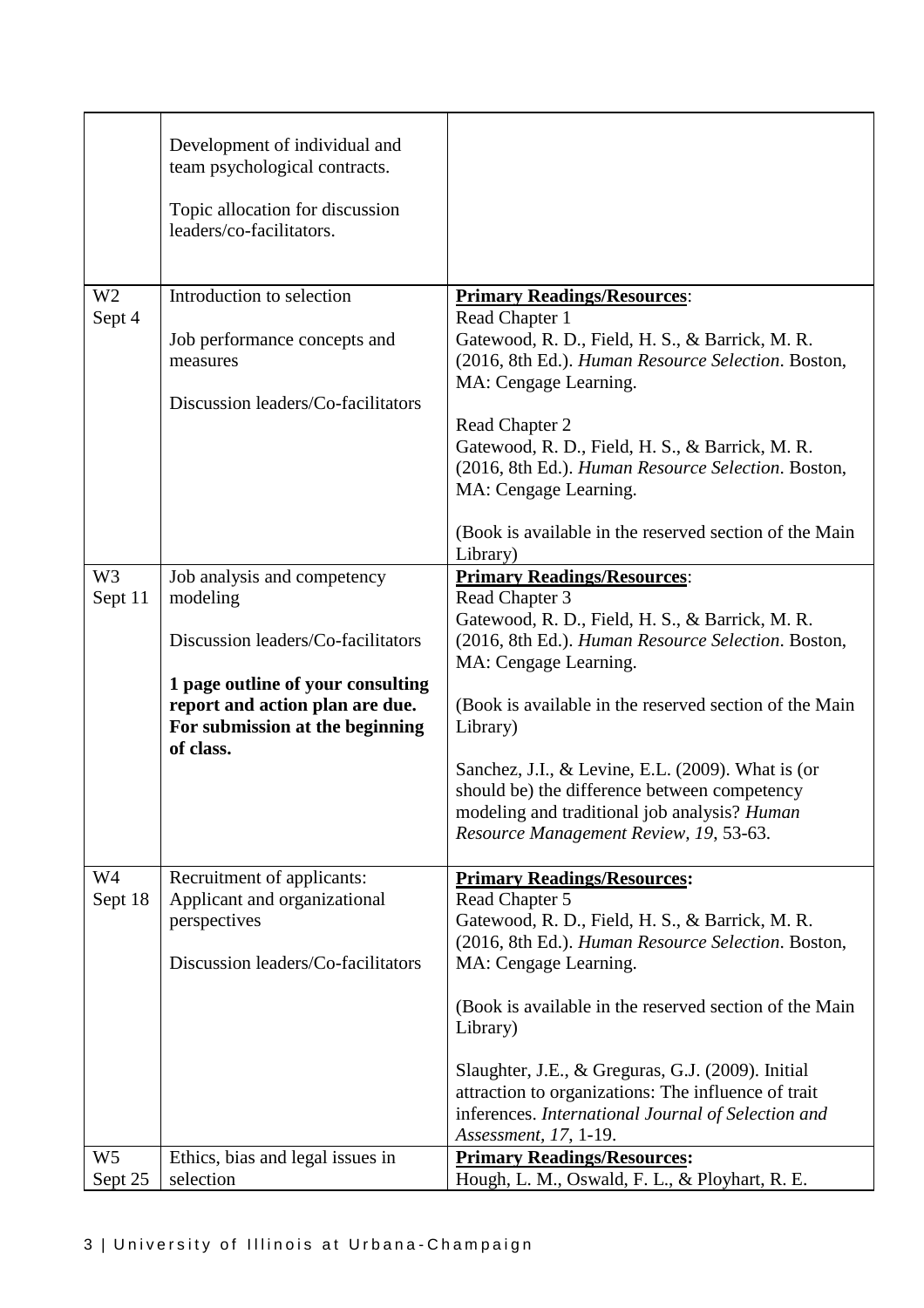|                |                                               | (2001). Determinants, detection, and amelioration of                                                |
|----------------|-----------------------------------------------|-----------------------------------------------------------------------------------------------------|
|                | Guest Speaker: Dr. Jun Gu                     | adverse impact in personnel selection procedures:                                                   |
|                | (Monash University, Australia)                | Issues, evidence, and lessons learned. International                                                |
|                |                                               |                                                                                                     |
|                | Discussion leaders/Co-facilitators            | Journal of Selection and Assessment, 9, 152-194.                                                    |
|                |                                               |                                                                                                     |
|                |                                               | Lindsey, A., King, E., McCausland, T., Jones, K., &<br>Dunleavy, E. (2013). What we know and don't: |
|                |                                               |                                                                                                     |
|                |                                               | Eradicating employment discrimination 50 years after                                                |
|                |                                               | the Civil Rights Act. Industrial and Organizational                                                 |
|                |                                               | Psychology, 6(4), 391-413.                                                                          |
|                |                                               |                                                                                                     |
|                |                                               | King, E. B., Avery, D. R., & Sackett, P. (2013).                                                    |
|                |                                               | <b>Editorial: Three Perspectives of Employment</b>                                                  |
|                |                                               | Discrimination 50 Years After the Civil Rights Act-                                                 |
|                |                                               | A Promise Fulfilled? Journal of Business and                                                        |
|                |                                               | Psychology, 28(4), 375-382.                                                                         |
|                |                                               | Gutman, A., & Dunleavy, E. (2013). Contemporary                                                     |
|                |                                               | Title VII enforcement: The song remains the same?                                                   |
|                |                                               | Journal of Business and Psychology, 28 (4), 487–503.                                                |
|                |                                               |                                                                                                     |
|                |                                               | Barron, L.G., & Hebl, M. (2013). The force of law:                                                  |
|                |                                               | The effects of sexual orientation antidiscrimination                                                |
|                |                                               | legislation on interpersonal discrimination in                                                      |
|                |                                               | employment. Psychology, Public Policy, and Law, 19,                                                 |
|                |                                               |                                                                                                     |
|                |                                               | 191-205.                                                                                            |
|                |                                               |                                                                                                     |
| W6 Oct         | Reliability and validity in selection         | <b>Primary Readings/Resources:</b>                                                                  |
| $\overline{2}$ |                                               | Read Chapter 7 and Chapter 8                                                                        |
|                | Discussion leaders/Co-facilitators            | Gatewood, R. D., Field, H. S., & Barrick, M. R.                                                     |
|                | for each topic                                | (2016, 8th Ed.). Human Resource Selection. Boston,                                                  |
|                |                                               | MA: Cengage Learning.                                                                               |
|                |                                               |                                                                                                     |
|                |                                               | (Book is available in the reserved section of the Main                                              |
|                |                                               | Library)                                                                                            |
| W7 Oct         | *** Long Exam 1 ***                           | <b>Primary Readings/Resources:</b>                                                                  |
| 9              |                                               | None                                                                                                |
|                | <b>Consulting Report Consultation</b>         |                                                                                                     |
|                |                                               |                                                                                                     |
| W8 Oct<br>16   | Selection methods: Application                | <b>Primary Readings/Resources:</b>                                                                  |
|                | forms, biodata assessment,                    | <b>Biodata and application forms</b>                                                                |
|                | reference letters and selection<br>interviews | Allworth, E., & Hesketh, B. (2000). Job requirements                                                |
|                |                                               | biodata as a predictor of performance in customer                                                   |
|                |                                               | service roles. International Journal of Selection and                                               |
|                | Discussion leaders/Co-facilitators            | Assessment, 8, 137-147.                                                                             |
|                | for each topic                                |                                                                                                     |
|                |                                               | Becton, J.B., Matthew, M.C., Hartley, D.L., &                                                       |
|                |                                               | Whitaker, D.H. (2009). Using biodata to predict<br>turnover, organizational commitment, and job     |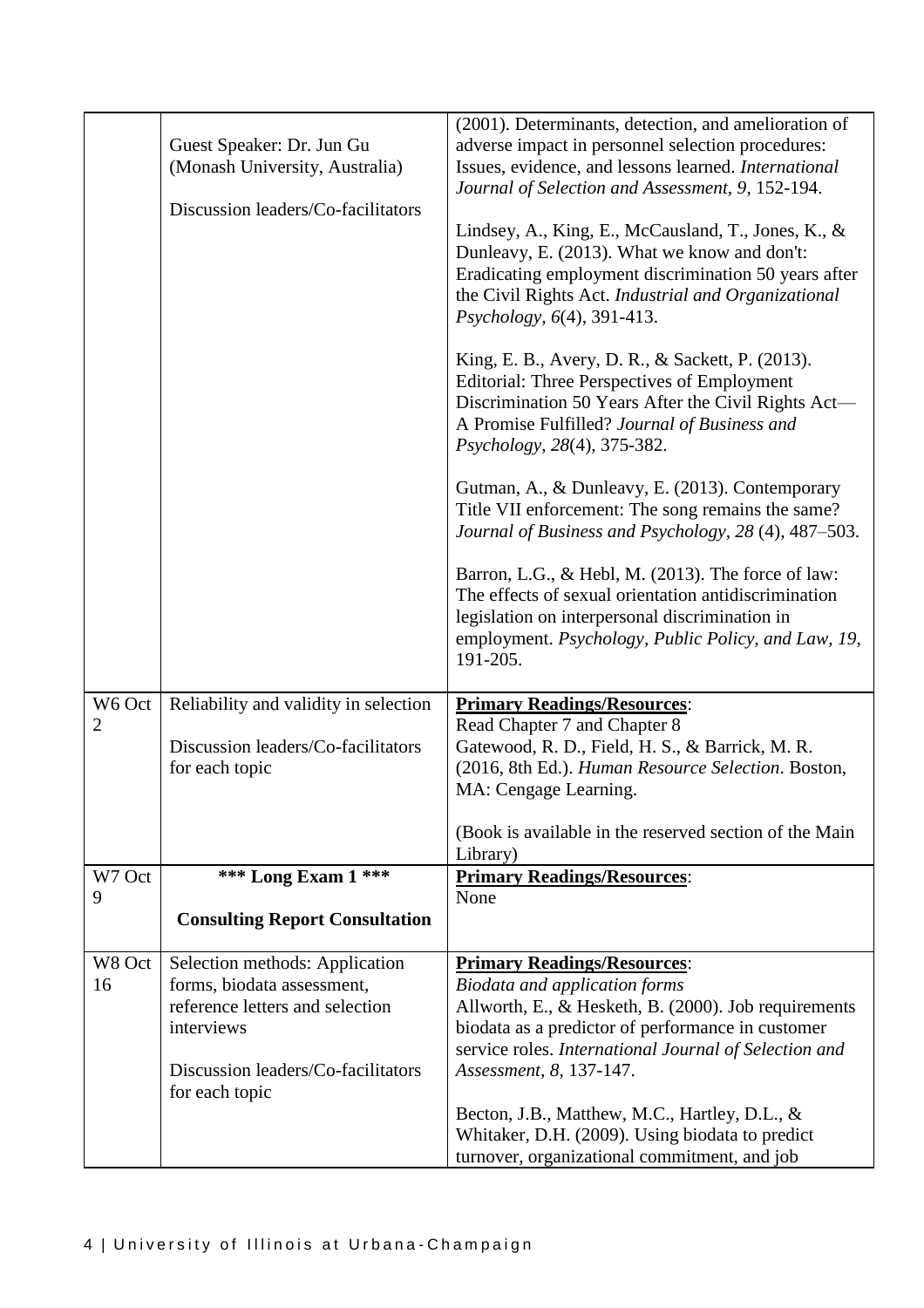|        |                                                      | performance in healthcare. International Journal of<br>Selection and Assessment, 17, 189-202.                                                                                                                                 |
|--------|------------------------------------------------------|-------------------------------------------------------------------------------------------------------------------------------------------------------------------------------------------------------------------------------|
|        |                                                      | Mount, M. K., Witt, L. A., & Barrick, M. R. (2000).<br>Incremental validity of empirically keyed biodata<br>scales over GMA and the five factor personality<br>constructs. Personnel Psychology, 53, 299-323.                 |
|        |                                                      | Reference letters<br>Madera, J. M., Hebl, M. R., Martin, R. C. (2009).<br>Gender and letters of recommendation for academia:<br>Agentic and communal differences. Journal of<br>Applied Psychology, 94, 1591-1599.            |
|        |                                                      | Nicklin, J. M., & Roch, S. G. (2009). Letters of<br>recommendation: Controversy and consensus from<br>expert perspectives. International Journal of Selection<br>and Assessment, 17, 76-91                                    |
|        |                                                      | Selection interview<br>Bangerter, A., Corvalan, P., & Cavin, C. (2014).<br>Storytelling in the selection interview? How<br>applicants respond to past behavior questions. Journal<br>of Business and Psychology, 29, 593-604. |
|        |                                                      | Campion, M., Palmer, D. K., & Campion, J. E. (1997).<br>A review of structure in the selection interview.<br>Personnel Psychology, 50, 655-702.                                                                               |
| W9 Oct | Selection methods: Cognitive                         | <b>Primary Readings/Resources</b>                                                                                                                                                                                             |
| 23     | abilities and personality assessment                 | Read Chapter 10                                                                                                                                                                                                               |
|        |                                                      | In Schmitt, N. (Ed.), The Oxford Handbook of                                                                                                                                                                                  |
|        | Discussion leaders/Co-facilitators<br>for each topic | Personnel Assessment and Selection. NY: Oxford<br>University Press.                                                                                                                                                           |
|        |                                                      | Kuncel, N. R., & Hezlett, S. A. (2010). Fact and<br>fiction in cognitive ability testing for admissions and<br>hiring decisions. Current Directions in Psychological<br>Science, 19, 339-345.                                 |
|        |                                                      | Read Chapter 11                                                                                                                                                                                                               |
|        |                                                      | In Schmitt, N. (Ed.), The Oxford Handbook of                                                                                                                                                                                  |
|        |                                                      | Personnel Assessment and Selection. NY: Oxford                                                                                                                                                                                |
|        |                                                      | University Press.                                                                                                                                                                                                             |
| W10    | Making selection decisions                           | <b>Primary Readings/Resources:</b>                                                                                                                                                                                            |
| Oct 30 |                                                      | Making selection decisions                                                                                                                                                                                                    |
|        | Special topic:                                       |                                                                                                                                                                                                                               |
|        | Employee retention                                   | Ryan, A.M., Sacco, J.M., McFarland, L.A., & Kriska,                                                                                                                                                                           |
|        | Discussion leaders/Co-facilitators                   | S.D. (2000). Applicant self-selection: Correlates of                                                                                                                                                                          |
|        |                                                      | withdrawal from a multiple hurdle process. Journal of                                                                                                                                                                         |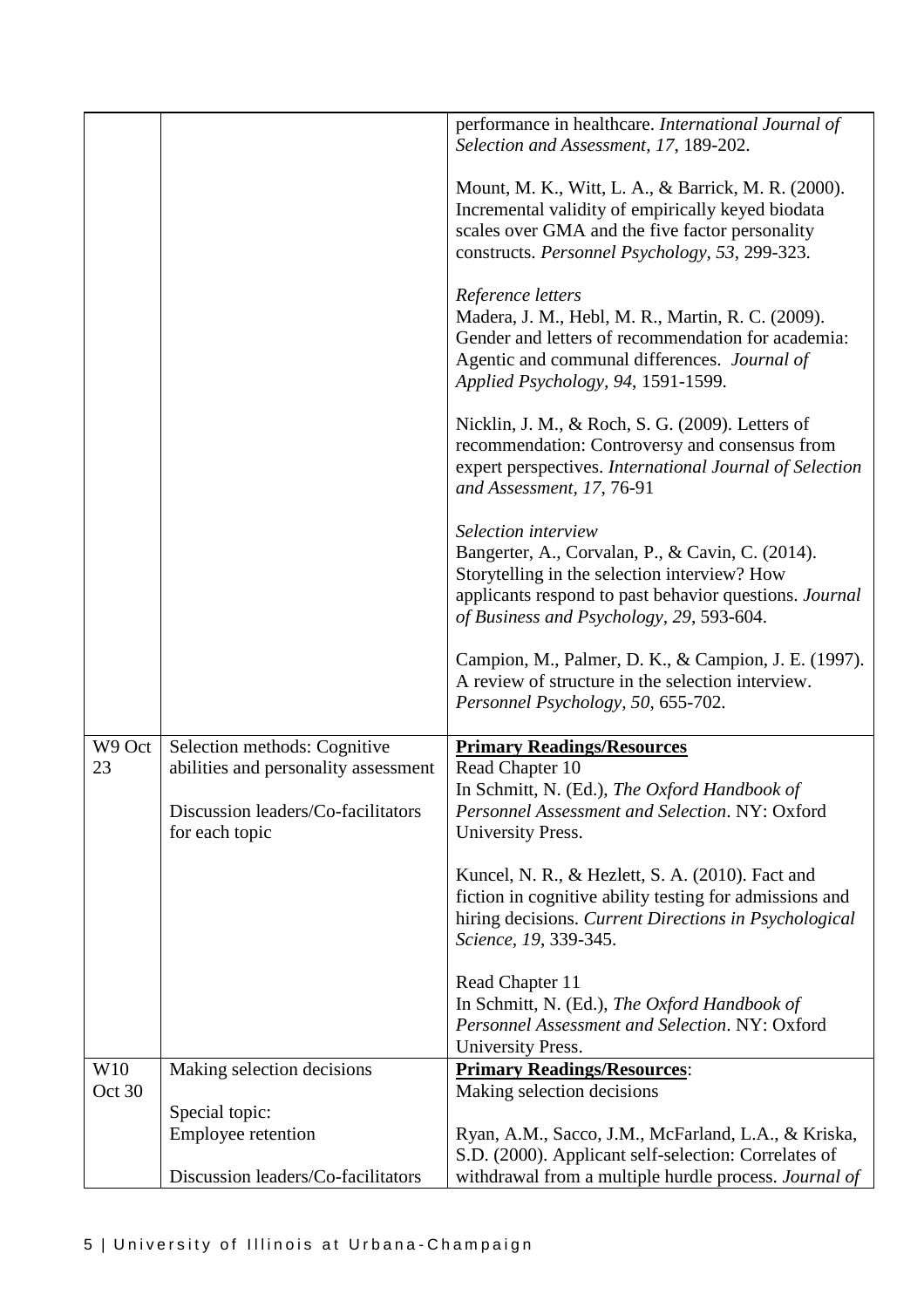| W14              | *** Team Presentations ***         | <b>Readings/Resources</b>                                                                                                                                                   |
|------------------|------------------------------------|-----------------------------------------------------------------------------------------------------------------------------------------------------------------------------|
|                  | selected to present)               |                                                                                                                                                                             |
| <b>Nov 27</b>    | (4 teams will be randomly          | None                                                                                                                                                                        |
| W13              | <b>*** Team Presentations ***</b>  | <b>Readings/Resources</b>                                                                                                                                                   |
|                  |                                    | Thanksgiving Vacation (November 17 – November 25)                                                                                                                           |
| Nov 13           |                                    | None                                                                                                                                                                        |
| W12              | *** Long Exam 2 ***                | <b>Readings/Resources</b>                                                                                                                                                   |
|                  |                                    | Organizational Psychology, 2(2), 130-143.                                                                                                                                   |
|                  | <b>TBA</b>                         | what's rightand what's wrong. Industrial and                                                                                                                                |
|                  | Guest speakers:                    | Hollenbeck, G. P. (2009). Executive selection -                                                                                                                             |
|                  |                                    | <b>Executive selection</b>                                                                                                                                                  |
|                  | for each topic                     |                                                                                                                                                                             |
|                  | Discussion leaders/Co-facilitators | Selection for international assignments. Human<br>Resource Management Review, 19, 251-262.                                                                                  |
|                  | <b>Executive selection</b>         | Caligiuri, P., Tarique, I., & Jacobs, R. (2009).                                                                                                                            |
| Nov <sub>6</sub> | <b>Expatriate selection</b>        | <b>Expatriate selection</b>                                                                                                                                                 |
| W11              | Special topic:                     | <b>Readings/Resources</b>                                                                                                                                                   |
|                  |                                    | Academy of Management Executive, 16(2), 149-164.                                                                                                                            |
|                  |                                    | Steel, R. P., Griffeth, R. W., & Hom, P. W. (2002).<br>Practical retention policy for the practical manager.                                                                |
|                  |                                    | <i>Executive, 15(4), 96-109.</i>                                                                                                                                            |
|                  |                                    | effective retention policy. Academy of Management                                                                                                                           |
|                  |                                    | How to keep your best employees: Developing an                                                                                                                              |
|                  |                                    | Mitchell, T. R., Holtom, B. C., & Lee, T. W. (2001).                                                                                                                        |
|                  |                                    | with evidence-based strategies. Academy of<br>Management Perspectives, 24(2), 48-64.                                                                                        |
|                  |                                    | Allen, D. G., Bryant, P. C., & Vardaman, J. M.<br>(2010). Retaining talent: Replacing misconceptions                                                                        |
|                  |                                    |                                                                                                                                                                             |
|                  |                                    | Aguinis, H., & Bradley, K. J. (2015). The secret sauce<br>for organizational success: Managing and producing<br>star performers. Organization Dynamics, 44(3), 161-<br>168. |
|                  |                                    | Employee retention                                                                                                                                                          |
|                  |                                    | Highhouse, S. (2008). Stubborn reliance on intuition<br>and subjectivity in employee selection. Industrial and<br>Organizational Psychology, 1, 333-342                     |
|                  | for each topic                     | Applied Psychology, 85, 163-179.                                                                                                                                            |
|                  |                                    |                                                                                                                                                                             |

None

**(4 teams will be randomly** 

Dec 4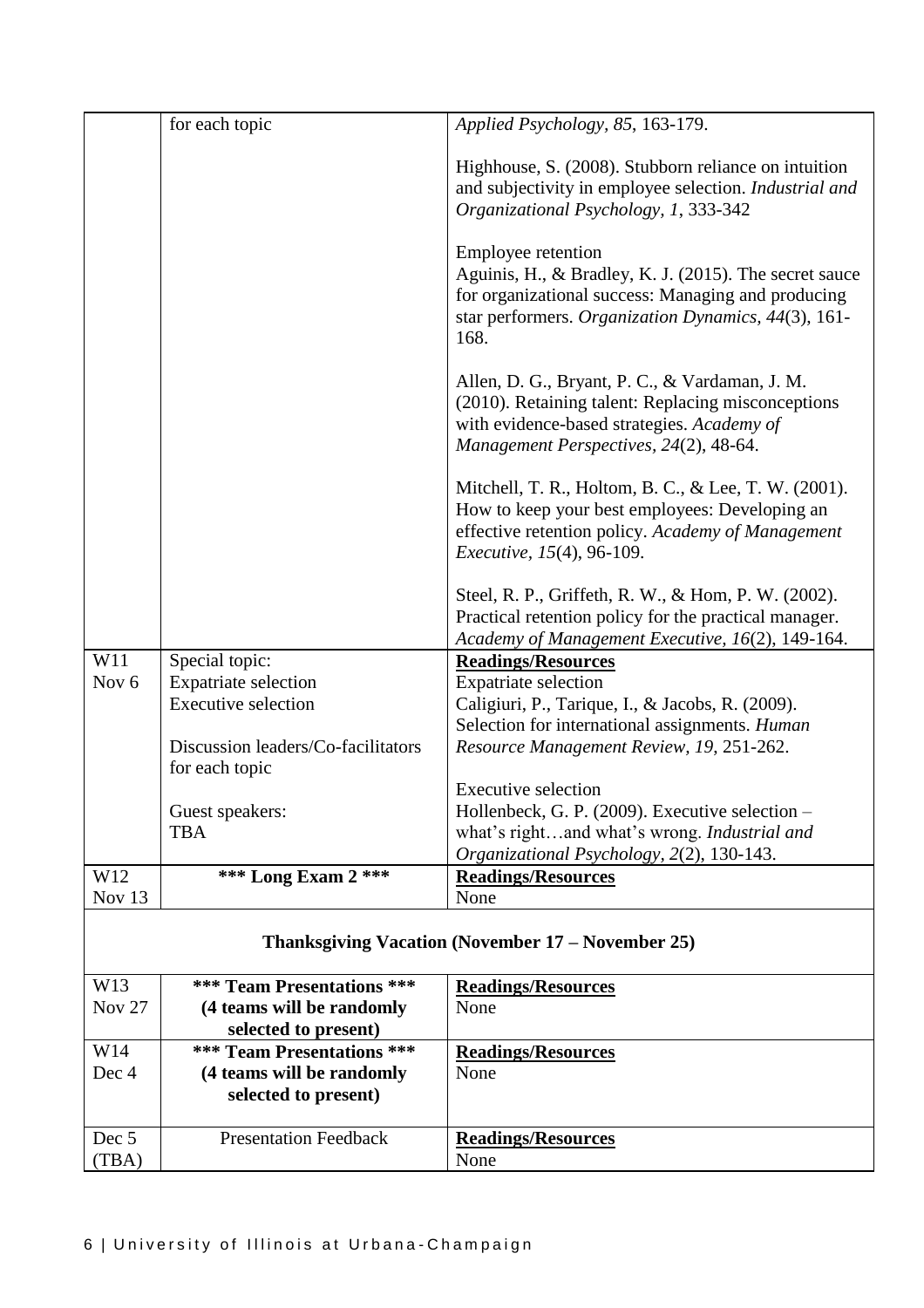# **E. COURSE REQUIREMENTS AND GRADING**

#### **Assessment Summary**

| <b>Assessment requirements</b>                                                                                                                                   | Weight    | Length                        | Learning<br><b>Outcomes</b> | <b>Due</b>                                                            |
|------------------------------------------------------------------------------------------------------------------------------------------------------------------|-----------|-------------------------------|-----------------------------|-----------------------------------------------------------------------|
| <b>Assessment 1a: Consulting</b><br>Report (Team)                                                                                                                | 30%       | 20 pages                      | 5, 6, 7, 8                  | Report is due a week<br>after your team<br>presentation.              |
| Assessment 1b: Consulting<br><b>Report Presentation (Team)</b><br>Peer Evaluations (based on<br>overall performance in<br>presentation and consulting<br>report) | 10%<br>5% | 35 minutes                    | 5, 6, 7, 8                  | November 27<br>December 4<br>Verbal feedback will<br>be provided.     |
| <b>Assessment 2: Discussion</b><br>and Co-facilitation<br>(Dyad/Triad)                                                                                           | 15%       | $30 - 45$<br>minutes          | 1, 2, 3, 4, 8               | Verbal feedback will<br>be provided.                                  |
| Assessment 3. Contribution<br>and Participation<br>(Individual)                                                                                                  | 10%       | Throughout<br>the<br>semester | 1, 2, 3, 4, 8               | Throughout the course.                                                |
| Assessment 4:<br>Two Long Exams<br>(Individual)                                                                                                                  | 30%       | $1.5-2$ hours                 | 1, 2, 3, 4, 8               | October 9 and<br>November 13 (to be<br>administered in the<br>class). |

#### **Assessment Detail**

# **Assessment 1a and 1b: Consulting Report and Presentation**

| Weighting | Consulting report: 30%                                                           |
|-----------|----------------------------------------------------------------------------------|
|           | Consulting presentation: 10%                                                     |
|           | Peer evaluation: 5%                                                              |
| Purpose   | The purpose of this assignment is two-fold: firstly, to provide you with a       |
|           | "hands-on experience" in proposing and developing a sound recruitment plan       |
|           | for an organization. I would like you to take the role of a human resource       |
|           | consultant/specialist. Your task is to prepare a technical report (with an       |
|           | executive summary) incorporating your expert knowledge on HR planning and        |
|           | staffing. Secondly, for you to develop your presentation skills. Assume that     |
|           | you are presenting your report to the Chief Human Resource Officer and HR        |
|           | team. It is important that you convince them about the quality of your proposal. |
|           | I will take the role of the Chief Human Resource Officer of the organization.    |
|           | As such, it is my responsibility to critically evaluate your proposal and        |
|           | recommendations. Two representatives from the other teams will serve as          |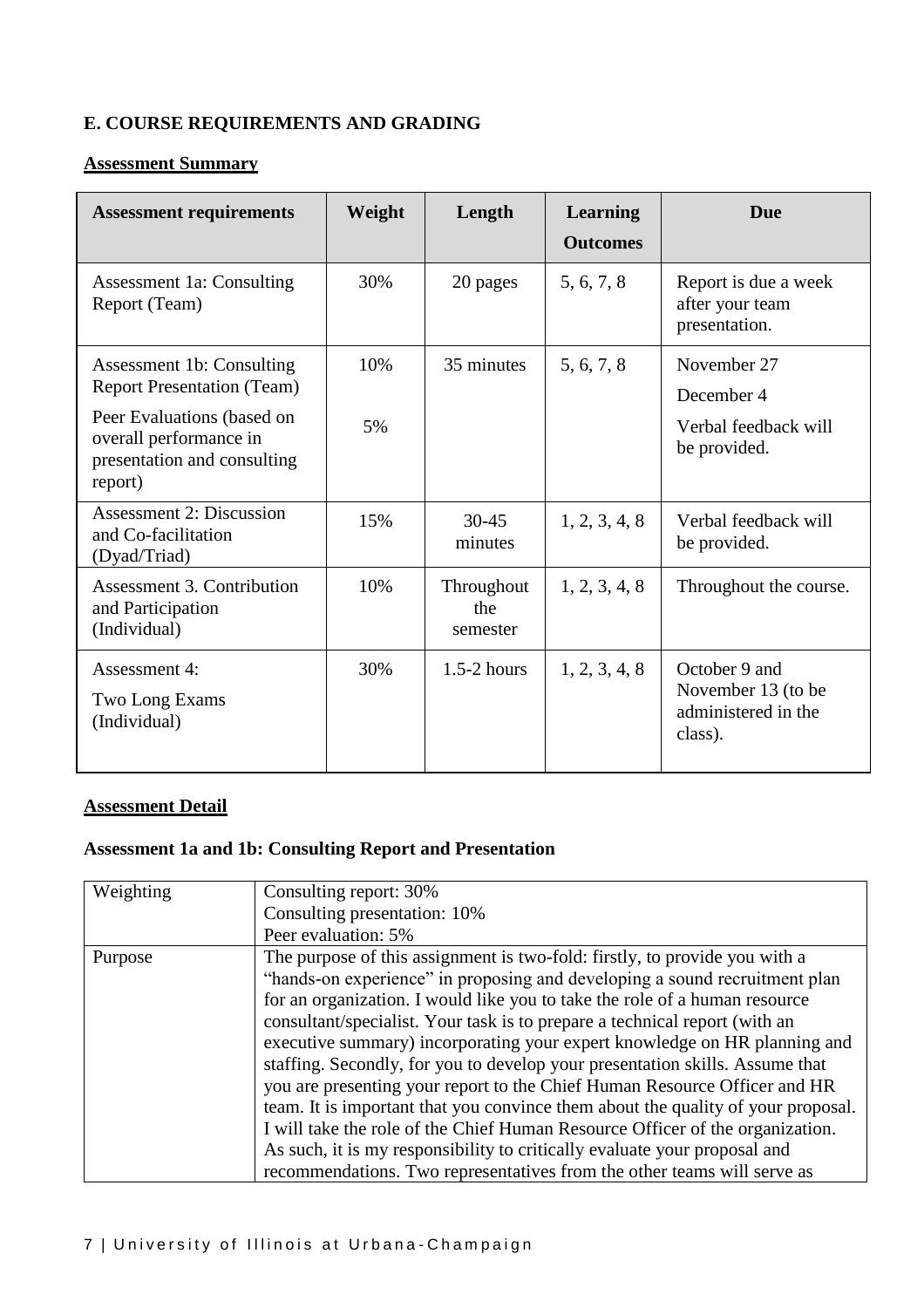|                        | reactors and will provide actionable and feedback recommendations about your<br>proposal.<br>Eight teams will be formed consisting of 5 students per group and should have<br>at least: 1 male, 1 female, one domestic student, and one international student.<br>In order to ensure fairness, order of presentations will be determined through<br>random selection.<br>To ensure that every member of the team contributed to this assessment, each<br>team member will also be asked to complete a peer evaluation. Peer<br>evaluations should be submitted along with the consulting report. |
|------------------------|--------------------------------------------------------------------------------------------------------------------------------------------------------------------------------------------------------------------------------------------------------------------------------------------------------------------------------------------------------------------------------------------------------------------------------------------------------------------------------------------------------------------------------------------------------------------------------------------------|
| <b>Required Format</b> | Please see Guidelines for the Consulting Report.                                                                                                                                                                                                                                                                                                                                                                                                                                                                                                                                                 |
| Deadline               | One week after your team presentation. For example, if your team presented on<br>the 27 <sup>th</sup> of November, your report is due on the 4 <sup>th</sup> of December at 8 am.                                                                                                                                                                                                                                                                                                                                                                                                                |

### **Assessment 2: Discussion and Co-Facilitation**

| Weighting | Discussion and Co-Facilitation: 15%                                                                                                                                                                                                                                                                                                                                                                                                                                                                                                                                                                                                                                       |
|-----------|---------------------------------------------------------------------------------------------------------------------------------------------------------------------------------------------------------------------------------------------------------------------------------------------------------------------------------------------------------------------------------------------------------------------------------------------------------------------------------------------------------------------------------------------------------------------------------------------------------------------------------------------------------------------------|
| Purpose   | The purpose of this assessment is twofold: Firstly, for you to have a deeper                                                                                                                                                                                                                                                                                                                                                                                                                                                                                                                                                                                              |
|           | understanding of current research in HR selection and develop an appreciation                                                                                                                                                                                                                                                                                                                                                                                                                                                                                                                                                                                             |
|           | of how key research findings inform managerial practice. Secondly, for you to                                                                                                                                                                                                                                                                                                                                                                                                                                                                                                                                                                                             |
|           | improve your presentation skills such that you have experience in delivering                                                                                                                                                                                                                                                                                                                                                                                                                                                                                                                                                                                              |
|           | useful information in an understandable and engaging way which enables your                                                                                                                                                                                                                                                                                                                                                                                                                                                                                                                                                                                               |
|           | classmates to think critically about an issue, and to contribute to the discussion.                                                                                                                                                                                                                                                                                                                                                                                                                                                                                                                                                                                       |
|           | In collaboration with the Instructor/Guest Speaker, 2-3 students will co-lead<br>and facilitate the discussion for each session. The co-facilitators are responsible<br>for identifying, summarizing the key concepts and findings of the supporting<br>readings/articles followed by a series of open-ended questions that can be the<br>basis for a 30-45 minute discussion. The supporting articles should have been<br>published in the past 5-10 years (see below for recommended journals). The<br>aim here is to: a) ask questions, b) present a case/problem or c) facilitate a<br>discussion on research findings that meaningfully build or extend the assigned |
|           | readings and stimulate further discussion and debate. You may also decide to<br>integrate these approaches in the class discussion. Please send me a copy of                                                                                                                                                                                                                                                                                                                                                                                                                                                                                                              |
|           | your discussion questions (along with the problem/case and additional research                                                                                                                                                                                                                                                                                                                                                                                                                                                                                                                                                                                            |
|           | papers) by the Thursday prior to the class (not later than 1:00 pm).                                                                                                                                                                                                                                                                                                                                                                                                                                                                                                                                                                                                      |
| Deadline  | To be assigned                                                                                                                                                                                                                                                                                                                                                                                                                                                                                                                                                                                                                                                            |

# **Assessment 3: Contribution and Participation**

| Weighting | Contribution and Participation: 10%                                              |
|-----------|----------------------------------------------------------------------------------|
| Purpose   | Contribution and participation in class activities are central components of the |
|           | learning process. Each student is expected to attend the class fully prepared.   |
|           | This includes completing the assigned readings and/or exercises. Remember,       |
|           | all material from the assigned readings is examinable so it is to your benefit   |
|           | that you keep up with your weekly readings and participate in the discussion to  |
|           | solidify your understanding. If you cannot commit your time and energy, I        |
|           | strongly advise you to consider taking a different course.                       |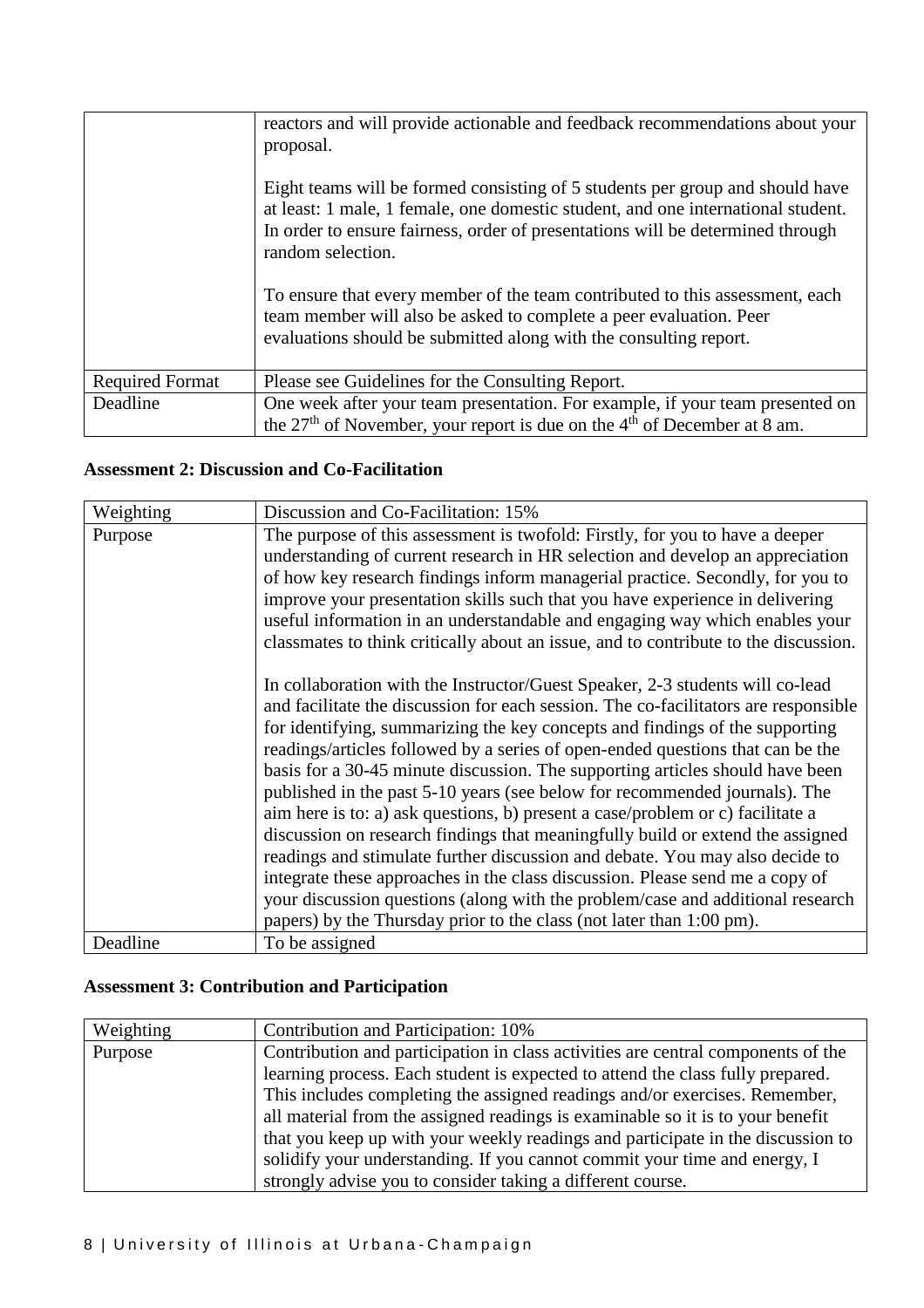|          | The following are some examples of participation:<br>Raising and answering substantive issues and questions<br>$\bullet$<br>Sharing relevant ideas, observations and personal experiences<br>$\bullet$<br>Pointing out relationships to earlier topics, discussions, and simulations.<br>$\bullet$<br>Participating in class activities/exercises.<br>$\bullet$<br>Helping others develop their views and ideas.<br>$\bullet$ |
|----------|-------------------------------------------------------------------------------------------------------------------------------------------------------------------------------------------------------------------------------------------------------------------------------------------------------------------------------------------------------------------------------------------------------------------------------|
| Deadline | Throughout the semester.                                                                                                                                                                                                                                                                                                                                                                                                      |

#### **Assessment 4: Two Long Exams**

| Weighting | 30%                                                                                                                                                                                                                                                                                      |
|-----------|------------------------------------------------------------------------------------------------------------------------------------------------------------------------------------------------------------------------------------------------------------------------------------------|
| Purpose   | Two long exams consisting of true or false, multiple choice or a hybrid of the<br>two will be administered during the semester. The content of the exam includes<br>assigned readings, power point slides, class discussions, and key take-<br>away/learning points from guest speakers. |
| Schedule  | October 9 and November 13.                                                                                                                                                                                                                                                               |

The following grading scale will be used:

| Letter Grade   | Percentage Equivalent (%) |
|----------------|---------------------------|
| A              | $96 - 100$                |
| $A-$           | $92 - 95$                 |
| $B+$           | $88 - 91$                 |
| B              | $84 - 87$                 |
| $B-$           | $80 - 83$                 |
| $C+$           | $77 - 79$                 |
| $\mathcal{C}$  | $73 - 76$                 |
| $\overline{C}$ | $70 - 72$                 |
| $D+$           | $67 - 69$                 |
| D              | $63 - 66$                 |
| $D-$           | $60 - 62$                 |
| F              | Below 60                  |

#### **F. REQUIRED MATERIAL/READINGS**

- Some readings will be made available through COMPASS. Other references will be made available in the reserved section of the library.
- I may distribute additional handouts and assign additional readings. You are responsible for reading and incorporating, where feasible, these additional materials into your learning.
- Some topics in HR planning and staffing are reasonably dynamic and the relevant material in books may date quite quickly. It is therefore important to read and explore around the prescribed text/readings and to monitor relevant periodicals (both practitioner as well as academic journals). I strongly recommend that you use the following journal resources for the consulting report and discussion and co-facilitation course requirements (note that this is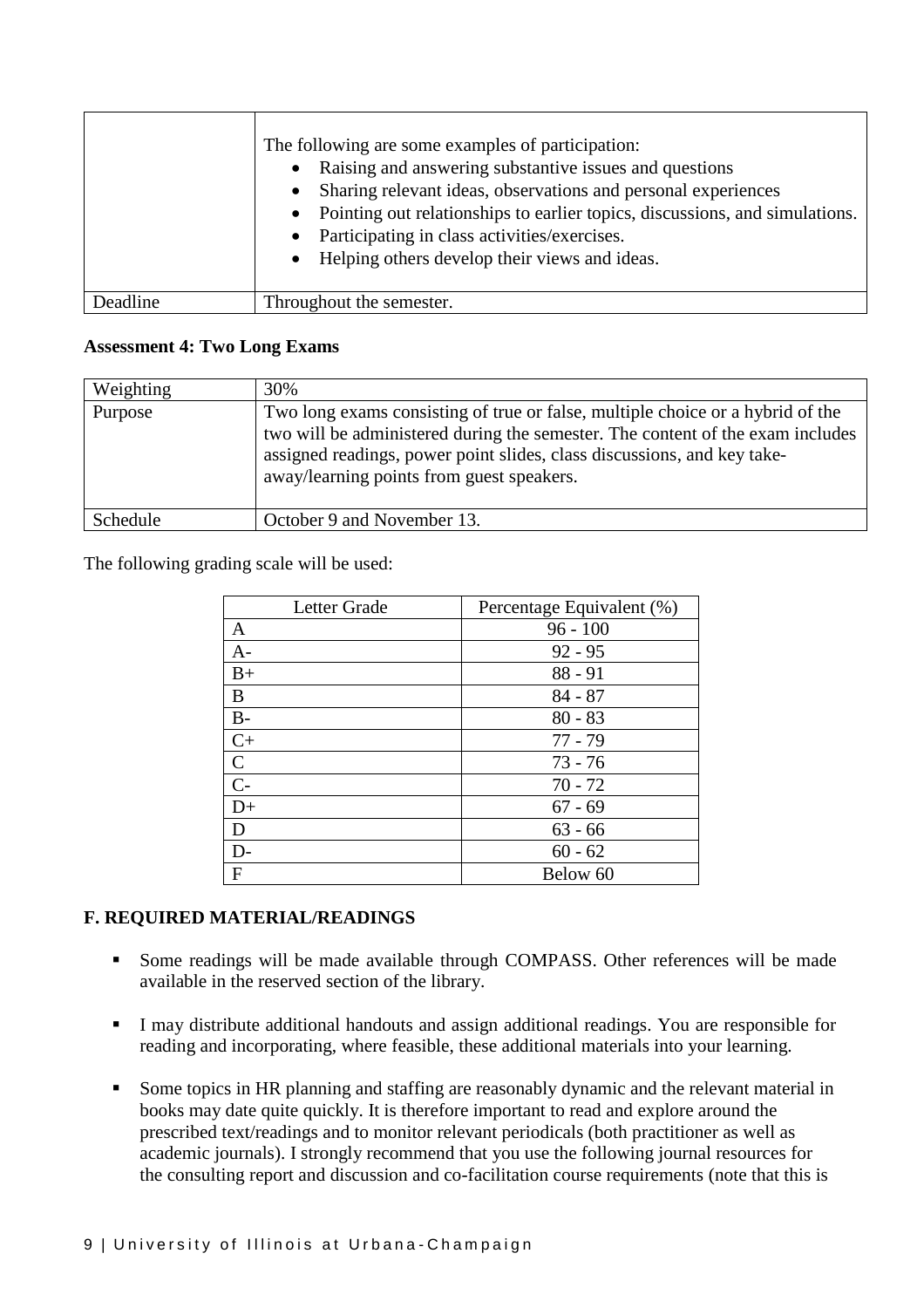only a partial list of journals which publish research on selection, recruitment and assessment):

*Academy of Management Journal Academy of Management Perspectives Applied Psychology: An International Review British Journal of Industrial Relations Human Resource Management Human Resource Management Journal International Journal of Selection and Assessment International Journal of Human Resource Management Journal of Applied Psychology Journal of Business and Psychology Journal of Management Journal of Organizational Behavior Journal of Occupational Health Psychology Journal of Occupational and Organizational Psychology Journal of Vocational Behavior Leadership Quarterly Organizational Behavior & Human Decision Processes Personnel Psychology Psychological Assessment Psychological Science*

#### **G. GENERAL GUIDELINES IN SUMBITTING WRITTEN ASSIGNMENTS AND EVALUATING YOUR WORK**

- An electronic copy (MS Word document version) will be submitted via email. Please abide by the page limits. I will not read additional pages beyond the maximum. The cover page, executive summary and appendices are not included in the page limit.
- Any late submission will incur a deduction of 10 points per day late. For example, a paper submitted one day late would incur a 10-point deduction from the overall grade; two days late will incur a deduction of 20 points and so forth.
- Students who do not show up in their allocated session/team presentation will incur a grade of zero.
- All assessments will be graded in accordance to grading criteria that I will distribute in class.
- I strongly encourage students to obtain feedback on their writing, formatting and so forth prior to submitting their assignments. The UIUC's Center for Writing Studies provides free workshops and writing assistance.

#### **H. ATTENDANCE AND SPECIAL CONSIDERATIONS**

Students are expected to come to class and back from breaks on time.